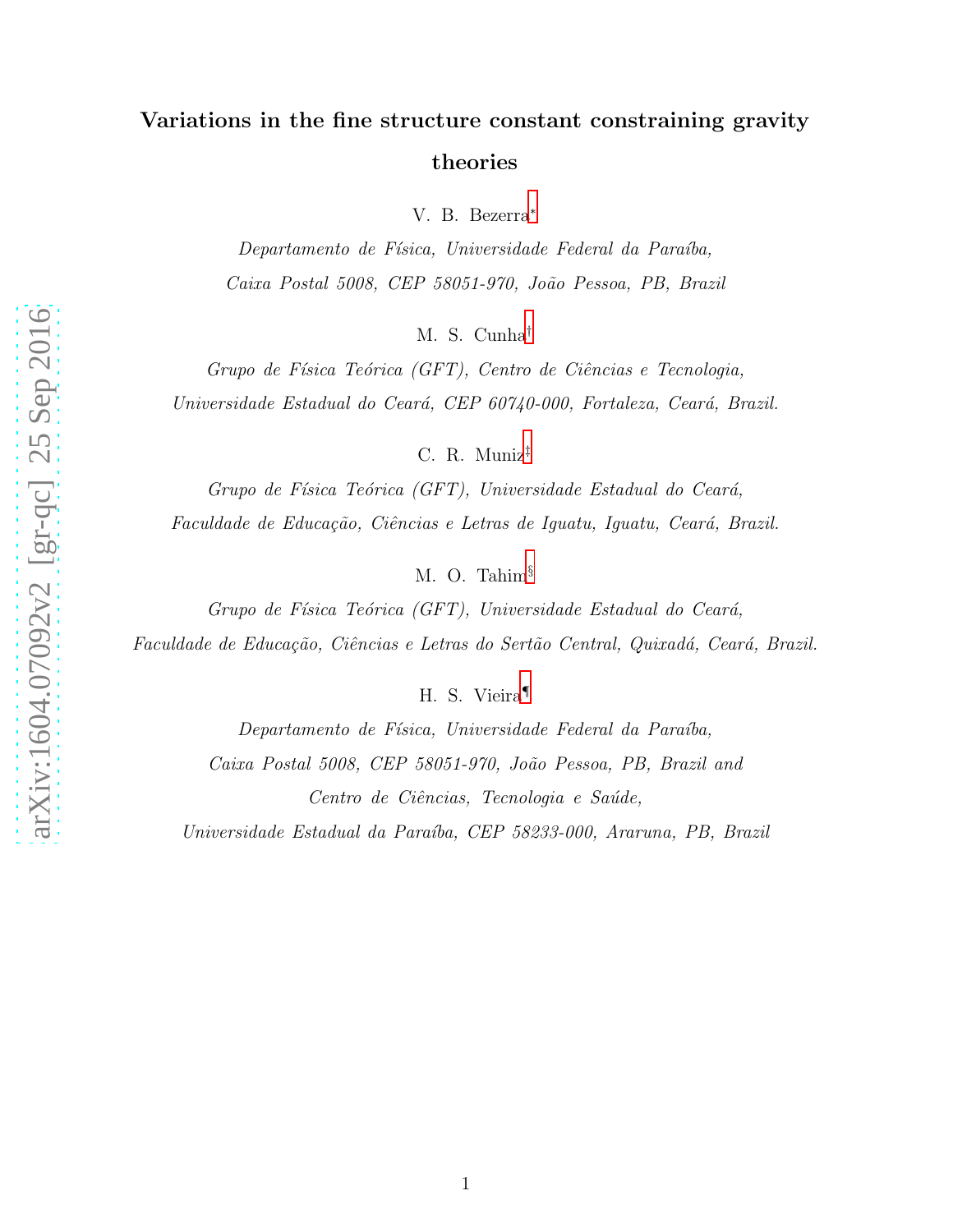### Abstract

In this paper, we investigate how the fine structure constant,  $\alpha$ , locally varies in the presence of a static and spherically symmetric gravitational source. The procedure consists in calculating the solution and the energy eigenvalues of a massive scalar field around that source, considering the weak-field regimen. From this result, we obtain expressions for an spatially variable fine structure constant by considering suitable modifications in the involved parameters admitting some scenarios of semi-classical and quantum gravities. Constraints on free parameters of the approached theories are calculated from astrophysical observations of the emission spectra of a white dwarf. Such constraints are finally compared with those ones obtained in the literature.

Key words: Schwarzschild metric, fine structure constant, quantum gravity.

<span id="page-1-1"></span><span id="page-1-0"></span><sup>∗</sup>Electronic address: [valdir@fisica.ufc.br](mailto:valdir@fisica.ufc.br)

<span id="page-1-2"></span><sup>†</sup>Electronic address: [marcony.cunha@uece.br](mailto:marcony.cunha@uece.br)

<span id="page-1-3"></span><sup>‡</sup>Electronic address: [celio.muniz@uece.br](mailto:celio.muniz@uece.br)

<span id="page-1-4"></span><sup>§</sup>Electronic address: [makarius.tahim@uece.br](mailto:makarius.tahim@uece.br)

<sup>¶</sup>Electronic address: [horacio.santana.vieira@hotmail.com](mailto:horacio.santana.vieira@hotmail.com)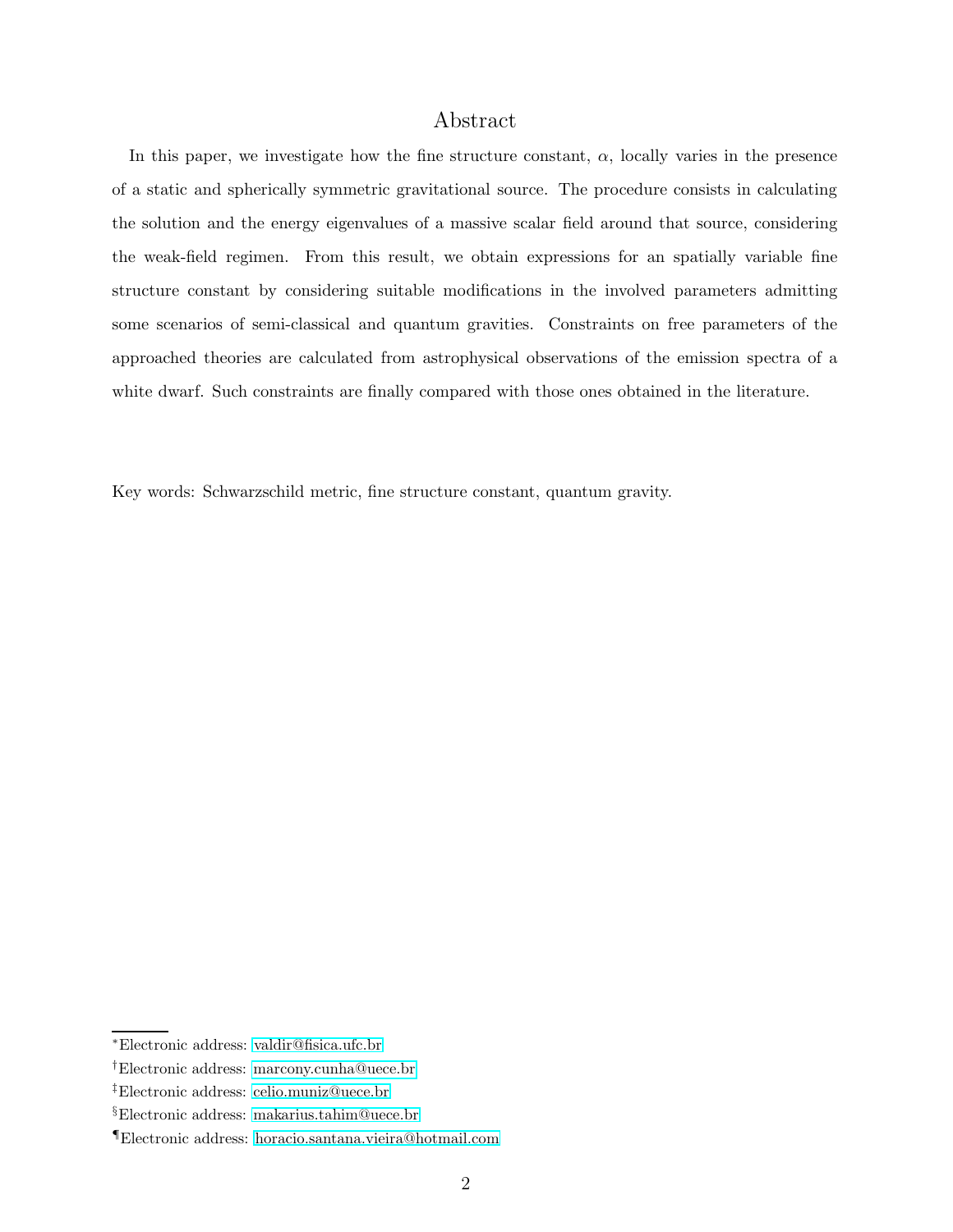#### I. INTRODUCTION

How constant are the constants of nature? Which ones are really constant? These are some issues formulated by various researchers since Planck proposed in the early twentieth century a natural system of units for measurements of space, time, mass, and their derivations. Such units do not rely on arbitrary standards, rather they are built from the universal realms of electromagnetism, gravity and quantum mechanics. This one as well as other fundamental system of units are discussed in [\[1\]](#page-13-0).

In this context, the constants of nature which are dimensionless acquire great relevance. One of the most important of them is the fine structure constant,  $\alpha$ , given by the combination of the elementary charge  $e$ , reduced Planck constant  $\hbar$ , and light velocity in vacuum c,  $\alpha = e^2/\hbar c \approx 1/137$ . It is currently measured with high precision, indicating the strength of the electromagnetic interactions, and was introduced for the first time by A. Sommerfeld [\[2\]](#page-13-1) in order to explain the fine structure of the hydrogen atom spectra. Since then one seeks knowing if such a constant has varied in the time and space, principally from astrophysical [\[3](#page-13-2), [4](#page-13-3)] or cosmological observations [\[5](#page-14-0), [6](#page-14-1)] (and references therein).

From a theoretical point of view, some researches have investigated wider consequences of a variable fine-structure constant, including those ones based on cosmic strings [\[7,](#page-14-2) [8\]](#page-14-3), grand unification theories  $[9, 10]$  $[9, 10]$ , and on extra dimensions  $[11, 12]$  $[11, 12]$  $[11, 12]$ . Other theories  $[13]$ also predict that the fine-structure constant became practically constant since the universe entered in its prevailing accelerated expansion epoch, meaning that its temporal variation has been negligible since then. On the other hand, spatially variable  $\alpha$  implies that the laws of physics can be different at different locations of the Universe. The experimental support for global (*i.e.*, cosmological) variations of  $\alpha$  must be confirmed by other Earth-based tests  $|14|$ .

This paper deals with local variations of the fine structure constant induced by a spherically symmetric gravitational source, taking into account different scenarios, as for example the one which includes the presence of a self-force, and different approaches which consider Generalized Uncertainty Principle (GUP), non-commutative space, asymptotically safe gravity, and Horava-Lifshitz gravity. The Schwarzschild solution has been assumed here as a background metric, although static and spherically symmetric solutions in alternative theories of gravity must be described by other geometries. In these alternative theories the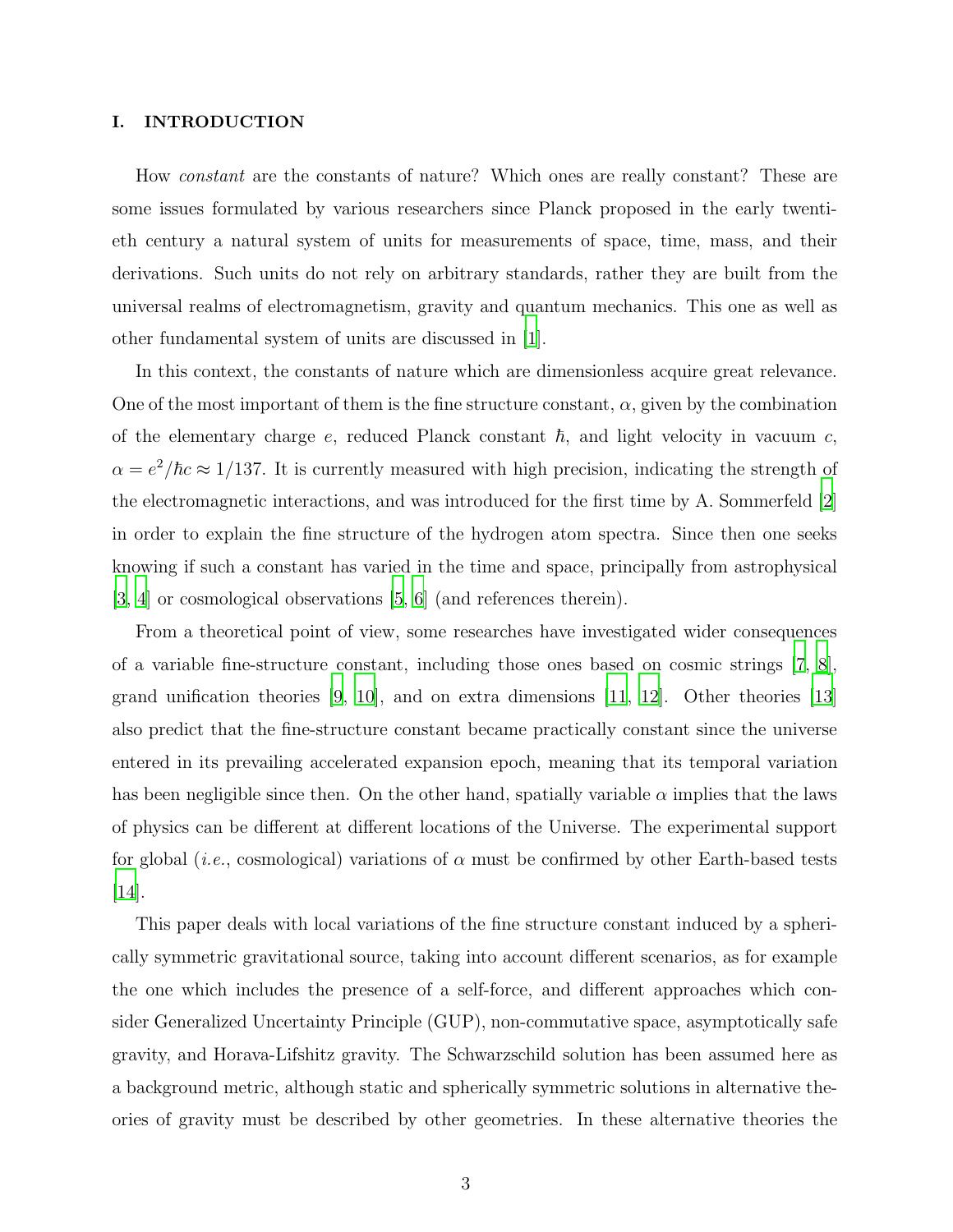modifications in general relativity are Planck scale suppressed in low energies. Thus, our procedure considers that the Schwarzschild solution is slightly corrected in its proper parameters, such as Newtonian gravity constant or the source mass. These parameters explicitly appear in the eigenvalues of the energy found for a massive scalar field in the gravitational field of the source that we are considering. From their modification we obtain an effective Planck constant and as a consequence a spatially variable  $\alpha$ . Then, we will calculate from astrophysical measurements of  $\alpha$ , specifically from data of the emission spectra of white dwarfs found in the literature [\[3](#page-13-2)], the constraints on the parameters arising in the scenarios which we will consider. There are a wide variety of theories which seek quantize the gravity, so that only an experimental investigation can select those ones more consistent, while a true quantum theory of gravity awaits its discovery. The present paper can contribute to this investigation, by proposing that certain astrophysical measurements of  $\alpha$  fix the values permitted for some parameters of those theories.

The paper is organized as follows: In section II we obtain the solution of a massive scalar field in the Schwarzschild metric, and determine the energy spectrum. In section III, we calculate the effective fine structure constant in the aforementioned scenarios. Finally, in section IV, we draw the conclusions and close the paper.

## II. SCALAR FIELD AROUND A STATIC SPHERICALLY SYMMETRIC SOURCE

The scalar massless field in the background of the Schwarzschild solution was discussed during last decades [\[15](#page-14-10)] (See references therein about the earlier works on this subject). It is important to call attention to the fact that all these discussions considered only approximate solutions to the problem. In fact, only recently the exact and complete solutions for the field dynamics of a scalar field in Schwarzschild spacetime was solved in [\[16](#page-14-11), [17\]](#page-14-12) in terms of the Heun's functions due to advances on the study these functions in recent years.

We will now briefly summarize the investigations concerning the behavior of massive scalar fields in the gravitational field of a static black hole, considering solutions in the region exterior to the horizon. To do this, we must solve the covariant Klein-Gordon equation, which is the equation that describes the behavior of scalar fields in the spacetime under consideration. In a curved spacetime, we can write the Klein-Gordon equation of an uncharged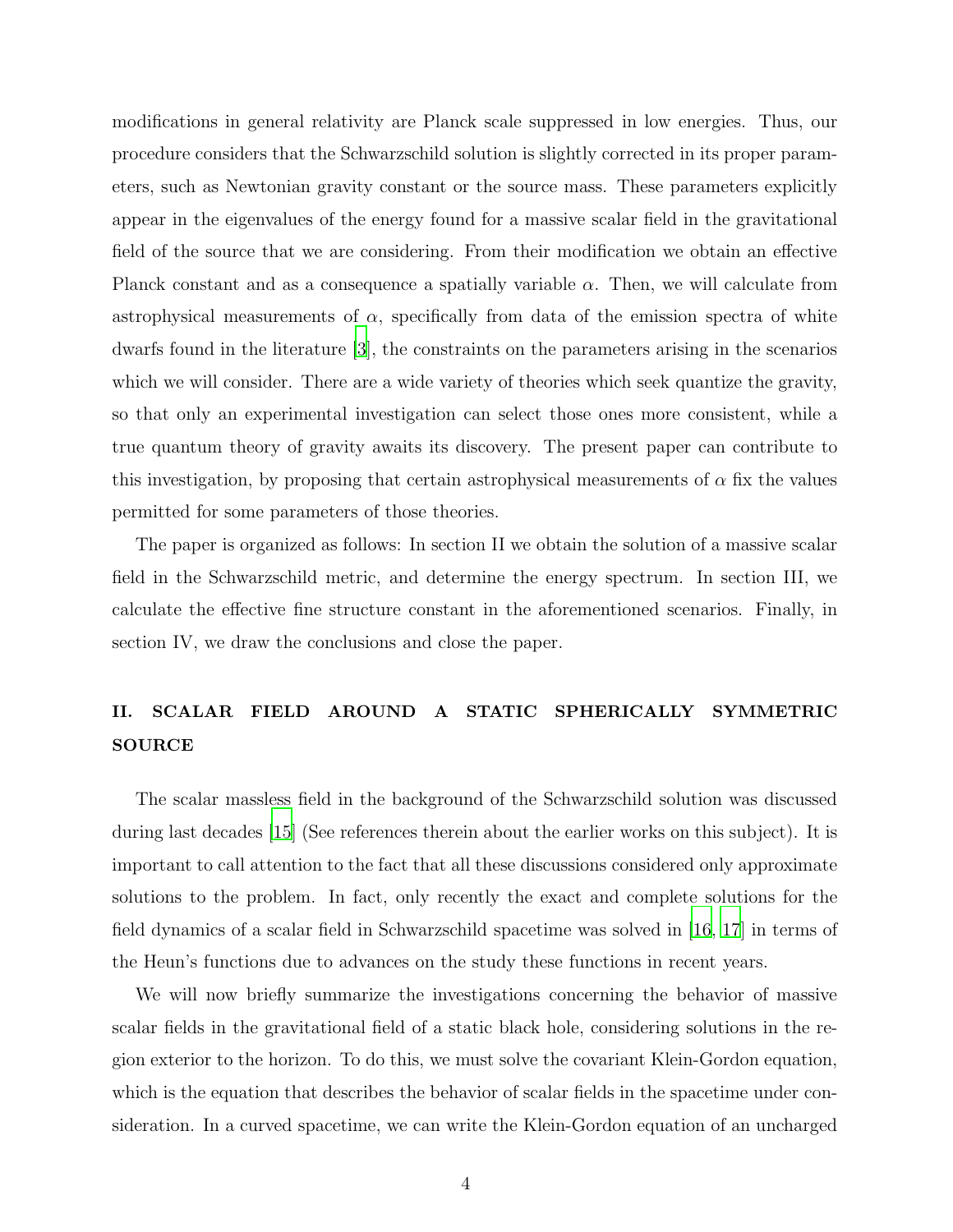massive scalar particle coupled minimally with gravity as

<span id="page-4-0"></span>
$$
\left[\frac{1}{\sqrt{-g}}\partial_{\mu}\left(g^{\mu\nu}\sqrt{-g}\partial_{\nu}\right) + m^{2}\right]\Psi = 0 , \qquad (1)
$$

where we adopted the natural units  $c \equiv \hbar \equiv 1$  and m is the particle mass. On the other hand, the background generated by a static and uncharged black hole is represented by the Schwarzschild metric [\[18\]](#page-14-13), which in the Boyer-Lindquist coordinates [\[19](#page-14-14)] can be written as

<span id="page-4-1"></span>
$$
ds^{2} = f(r)dt^{2} - f(r)^{-1}dr^{2} - r^{2}d\Omega^{2},
$$
\n(2)

where  $f(r) = \left(1 - \frac{2M}{r}\right)$  $(\frac{M}{r})$ ,  $d\Omega^2 = d\theta^2 + \sin^2 \theta \ d\phi^2$  and M is the mass of the source, with  $G \equiv 1$ . In order to solve Eq. [\(1\)](#page-4-0) in the background given by Eq. [\(2\)](#page-4-1), we assume that its solution can be separated as follows

<span id="page-4-2"></span>
$$
\Psi = \Psi(\mathbf{r}, t) = R(r) Y_l^{m_l}(\theta, \phi) e^{-i\omega t} , \qquad (3)
$$

where  $Y_l^{m_l}$  $\mathcal{L}_l^{m_l}(\theta, \phi)$  are the spherical harmonic functions. Plugging Eq. [\(3\)](#page-4-2) and the metric given in Eq. [\(2\)](#page-4-1) into [\(1\)](#page-4-0), we obtain the following radial equation

<span id="page-4-3"></span>
$$
\frac{d}{dr}\left[r(r-2M)\frac{dR}{dr}\right] + \left(\frac{r^3\omega^2}{r-2M} - m^2r^2 - \lambda_{lm_l}\right)R = 0 ,\qquad (4)
$$

where  $\lambda_{lm_l} = l(l+1)$ .

This equation has singularities at  $r = (a_1, a_2) = (0, 2M)$ , and at  $r = \infty$ , and can be transformed into a Heun-type equation by using the coordinate transformation in the independent variable

$$
x = \frac{r - 2M}{2M},\tag{5}
$$

and in the dependent one by introducing a new function,  $Z(x)$ , such that  $R(x) = Z(x)[x(x -$ 1)]<sup>-1/2</sup>. Then, we can transform Eq. [\(4\)](#page-4-3) into an equation for  $Z(x)$ , which is written as

<span id="page-4-4"></span>
$$
\frac{d^2Z}{dx^2} + \left[A_1 + \frac{A_2}{x} + \frac{A_3}{x-1} + \frac{A_4}{x^2} + \frac{A_5}{(x-1)^2}\right]Z = 0,\tag{6}
$$

with the coefficients  $A_1$ ,  $A_2$ ,  $A_3$ ,  $A_4$ , and  $A_5$  given by

$$
A_1 = 4M^2 \left(\omega^2 - m^2\right); \tag{7}
$$

$$
A_2 = \frac{1}{2} + \lambda_{lm_l} + 4M^2 \left( m^2 - 2\omega^2 \right) ; \tag{8}
$$

$$
A_3 = -\frac{1}{2} - \lambda_{lm_l};\tag{9}
$$

$$
A_4 = \frac{1}{4} + 4M^2\omega^2; \tag{10}
$$

$$
A_5 = \frac{1}{4}.\tag{11}
$$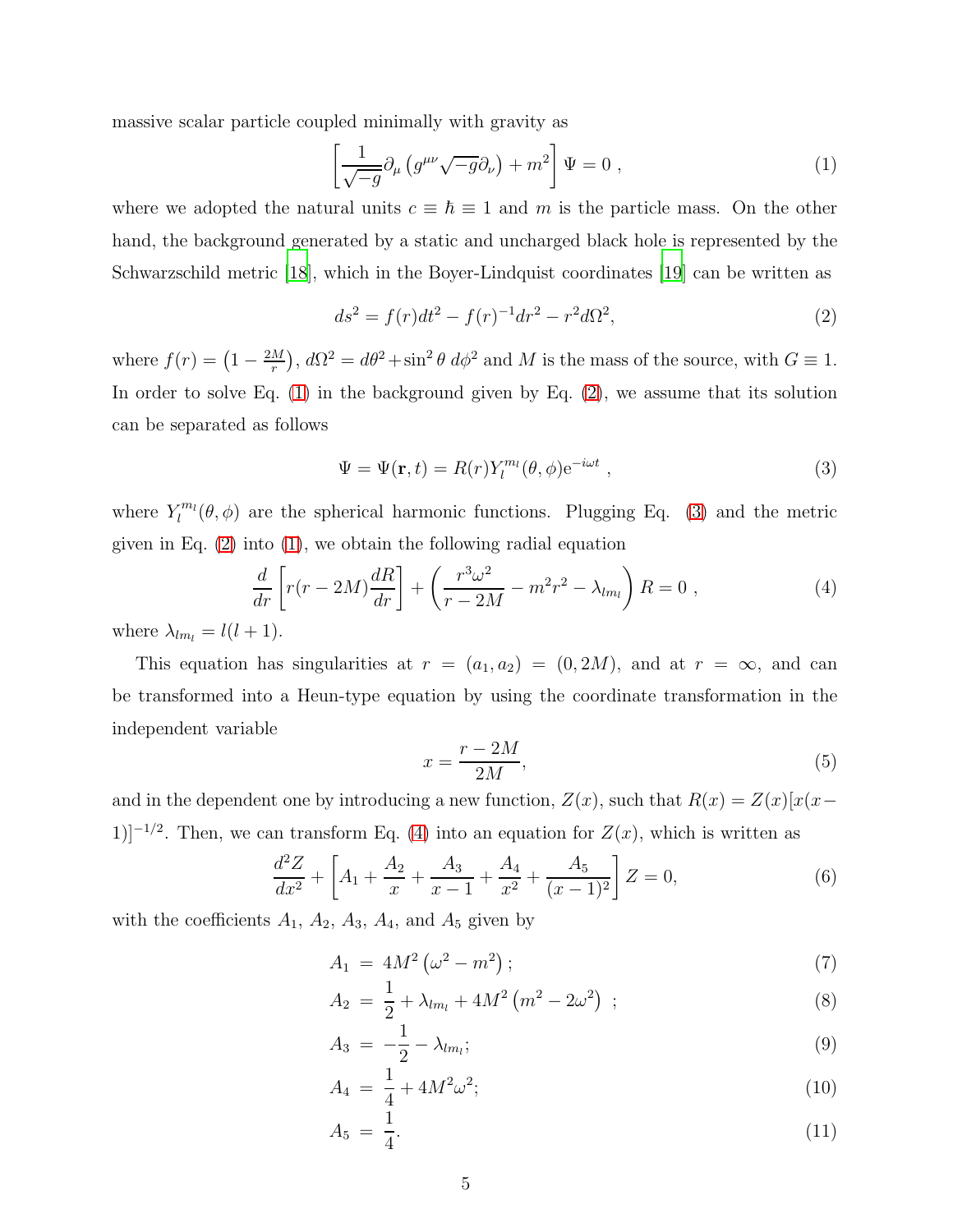The Eq. [\(6\)](#page-4-4) is a confluent Heun equation in the normal form [\[16](#page-14-11)] whose solutions are the confluent Heun funtions. Therefore, the general L. I. solutions over the entire range  $0 \leq x < \infty$  can be written as

$$
R(x) = C_1 e^{\frac{1}{2}\alpha x} x^{\frac{1}{2}\beta} \text{HeunC}(\alpha, \beta, \gamma, \delta, \eta; x) + C_2 e^{\frac{1}{2}\alpha x} x^{-\frac{1}{2}\beta} \text{HeunC}(\alpha, -\beta, \gamma, \delta, \eta; x), \tag{12}
$$

where  $C_1$  and  $C_2$  are constants, and the parameters  $\alpha$ ,  $\beta$ ,  $\gamma$ ,  $\delta$ , and  $\eta$  are given from of the coefficients of Eq. [\(6\)](#page-4-4) above by

$$
\alpha = -4M\left(m^2 - \omega^2\right)^{1/2};\tag{13a}
$$

$$
\beta = i4M\omega; \tag{13b}
$$

$$
\gamma = 0; \tag{13c}
$$

$$
\delta = 4M^2 \left( m^2 - 2\omega^2 \right); \tag{13d}
$$

$$
\eta = -l(l+1) - 4M^2 \left( m^2 - 2\omega^2 \right). \tag{13e}
$$

These two functions are linearly independent solutions of the confluent Heun differential equation provided that  $\beta$  is not an integer [\[20\]](#page-14-15).

We must now calculate the field energy eigenvalues, imposing boundary conditions on the solutions at the asymptotic region (infinity), which in this case, requires the necessary condition for  $R(x)$  to be a polynomial, since the confluent Heun solutions have irregular singularities there. The confluent solution is defined in the disk  $|z| < 1$  by the series expansion

HeunC(
$$
\alpha
$$
,  $\beta$ ,  $\gamma$ ,  $\delta$ ,  $\eta$ ,  $z$ ) =  $\sum_{n=0}^{\infty} v_n(\alpha, \beta, \gamma, \delta, \eta) z^n$ , (14)

together with the condition HeunC( $\alpha, \beta, \gamma, \delta, \eta, 0$ ) = 1. The coefficients  $v_n(\alpha, \beta, \gamma, \delta, \eta)$  are determined by three-term recurrence relation  $(n > 0)$ 

$$
A_n v_n = B_n v_{n-1} + C_n v_{n-2}
$$
\n(15)

with initial condition  $v_{-1} = 0$ ,  $v_0 = 1$  [\[22\]](#page-14-16). Here

$$
A_n = 1 + \frac{\beta}{n} \tag{16}
$$

$$
B_n = 1 + \frac{-\alpha + \beta + \gamma - 1}{n} + \frac{\eta - (-\alpha + \beta + \gamma)/2 - \alpha\beta/2 + \beta\gamma/2}{n^2}
$$
(17)

$$
C_n = \frac{\alpha}{n^2} \left( \frac{\delta}{\alpha} + \frac{\beta + \gamma}{2} + n - 1 \right).
$$
 (18)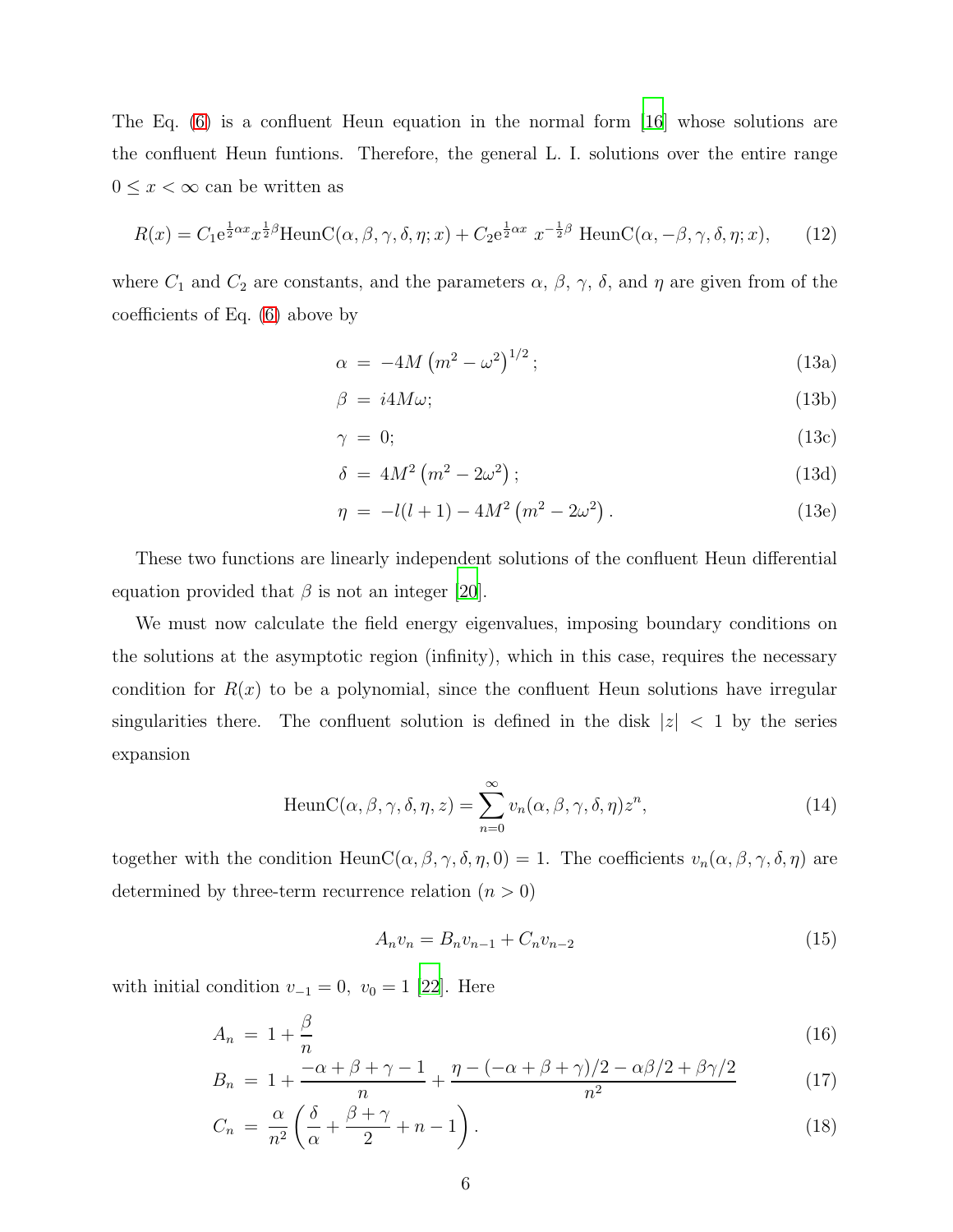Thus, in order to have a polynomial solution of the confluent Heun function we must impose the so called  $\delta_N$  and  $\Delta_{N+1}$  conditions, namely [\[20\]](#page-14-15),

<span id="page-6-0"></span>
$$
\frac{\delta}{\alpha} + \frac{\beta + \gamma}{2} + 1 = -N \tag{19}
$$

$$
\Delta_{N+1} = 0 \tag{20}
$$

with N being a non-negative integer. The first condition Eq.  $(19)$  gives the following expression for the energy levels

<span id="page-6-1"></span>
$$
N + 1 + \frac{i4M\omega}{2} - \frac{4M^2\left(m^2 - 2\omega^2\right)}{4M\sqrt{m^2 - \omega^2}} = 0.
$$
\n(21)

Now we consider in our analysis the low frequency limit,  $\omega M \to 0$ , which means that the particle is not absorbed by the black hole. In fact, the relative absorption probability of the scalar wave at the event horizon surface of a static and uncharged black hole is given by [\[16\]](#page-14-11)

$$
\Gamma_{ab} = 1 - e^{-8\pi M\omega},\tag{22}
$$

and, in the considered limit, this probability goes to zero. In this regime, the particle does not penetrate via tunneling the effective potential barrier that exists around the black hole (the Regge-Wheeler potential), in such a way that the reflection coefficient tends to one [\[15\]](#page-14-10). The considered limit also can be thought as a cutoff introduced in order to eliminate high frequencies. It is worth yet notice that, for  $m = 0$  and in that approximation, we have the solution  $n = -1$ , which does not make sense. This seems to suggest that, while classically stable orbits for such a kind of particle exist just at  $r = 3M$  [\[15\]](#page-14-10), quantum mechanically they do not exist in any way, i.e., there is no massless stationary states completely exterior to the black hole.

We take now into account the possible stationary states which are totally exterior to the black hole, by neglecting the terms  $\mathcal{O}(M\omega)$  in Eq. [\(21\)](#page-6-1) according to the aforementioned low frequency limit. Then we have

$$
N + 1 - \frac{Mm^2}{\sqrt{m^2 - \omega^2}} \approx 0,\tag{23a}
$$

which implies

$$
(N+1)^2 \approx \frac{M^2 m^4}{m^2 - \omega^2},
$$
\n(23b)

and thus we easily get the energy eigenvalues, given by

<span id="page-6-2"></span>
$$
E_n \approx mc^2 \sqrt{1 - \frac{G^2 m^2 M^2}{\hbar^2 c^2 n^2}},\tag{24}
$$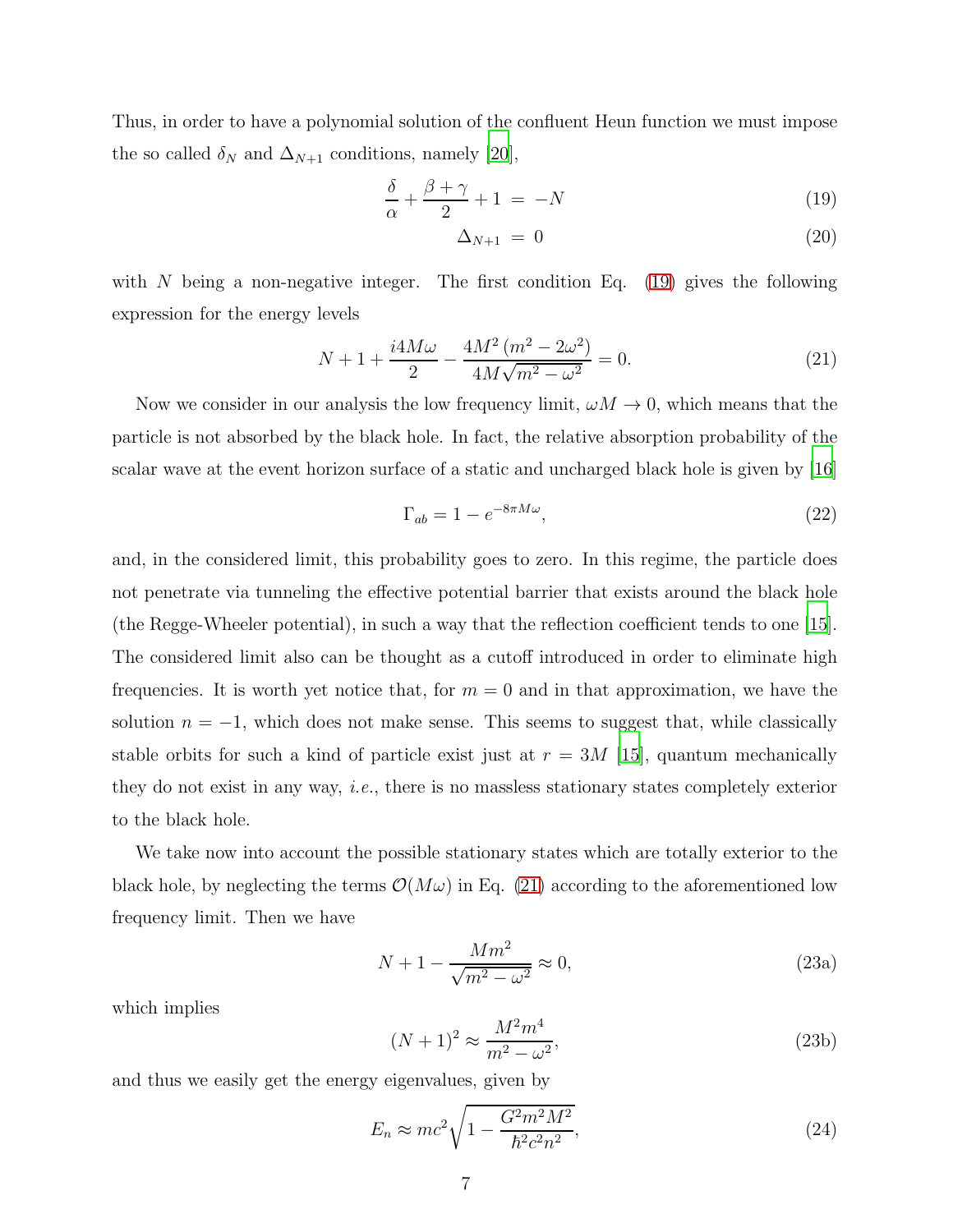where we have used  $E_n = \hbar \omega_n$ , and reintroduced G,  $\hbar$ , and c. Furthermore in the above expression  $n = N + 1$  is redefined such that the states begin from  $n = 1$ . The Eq. [\(24\)](#page-6-2) was also found in [\[21\]](#page-14-17) by following a different approach.

Notice that the bound energy  $E_{n,b} = E_n - mc^2$  reaches a minimum equal to  $-mc^2$  when  $GM/c^2 = n\hbar/mc$  or  $r_S/2 = n\lambda_C$ , where  $r_S$  is the Schwarzschild radius and  $\lambda_C$  is the Compton wave length of the particle. Thus, in order to consider all the quantum states of the particle, *i.e.*, without a bounded n, we must have  $\lambda_C \geq r_S/2$ , which is compatible with the low frequency limit that we are using, implying real energies and therefore without the possibility of tunnel effect to the black hole interior. Such exterior solutions are quite suitable to our purposes and will be applied to spherically symmetric sources which are not black holes.

We have reintroduced the fundamental constants in Eq. [\(24\)](#page-6-2) in order to call attention to the fact that its non-relativistic approximation,  $\mathcal{O}(1/c^2) \to 0$ , after subtracting the rest energy of the particle, is exactly equal to the Bohr's energy levels of a "gravitational hydrogen-like atom", namely

<span id="page-7-0"></span>
$$
E_n \approx -\frac{G^2 m^3 M^2}{2\hbar^2 n^2},\tag{25}
$$

which also was obtained in [\[23,](#page-14-18) [24\]](#page-14-19). This result will be henceforth used for our purposes of calculating the variable fine structure constant according to some approaches to be considered below.

#### III. ON LOCAL VARIATIONS OF THE FINE STRUCTURE CONSTANT

In this section we will investigate the spatial variations of the fine structure constant according to semi-classical and quantum theories of gravity, obtaining constraints on the involved parameters from the current astrophysical measurements, specifically from emission spectra of white dwarfs.

#### A. Scenario I: Existence of a self-force on the particle

According to [\[27\]](#page-14-20), for any circular orbit around a static spherical gravitational source and in the approximations considered so far, a scalar particle with charge  $e$  suffers a repulsive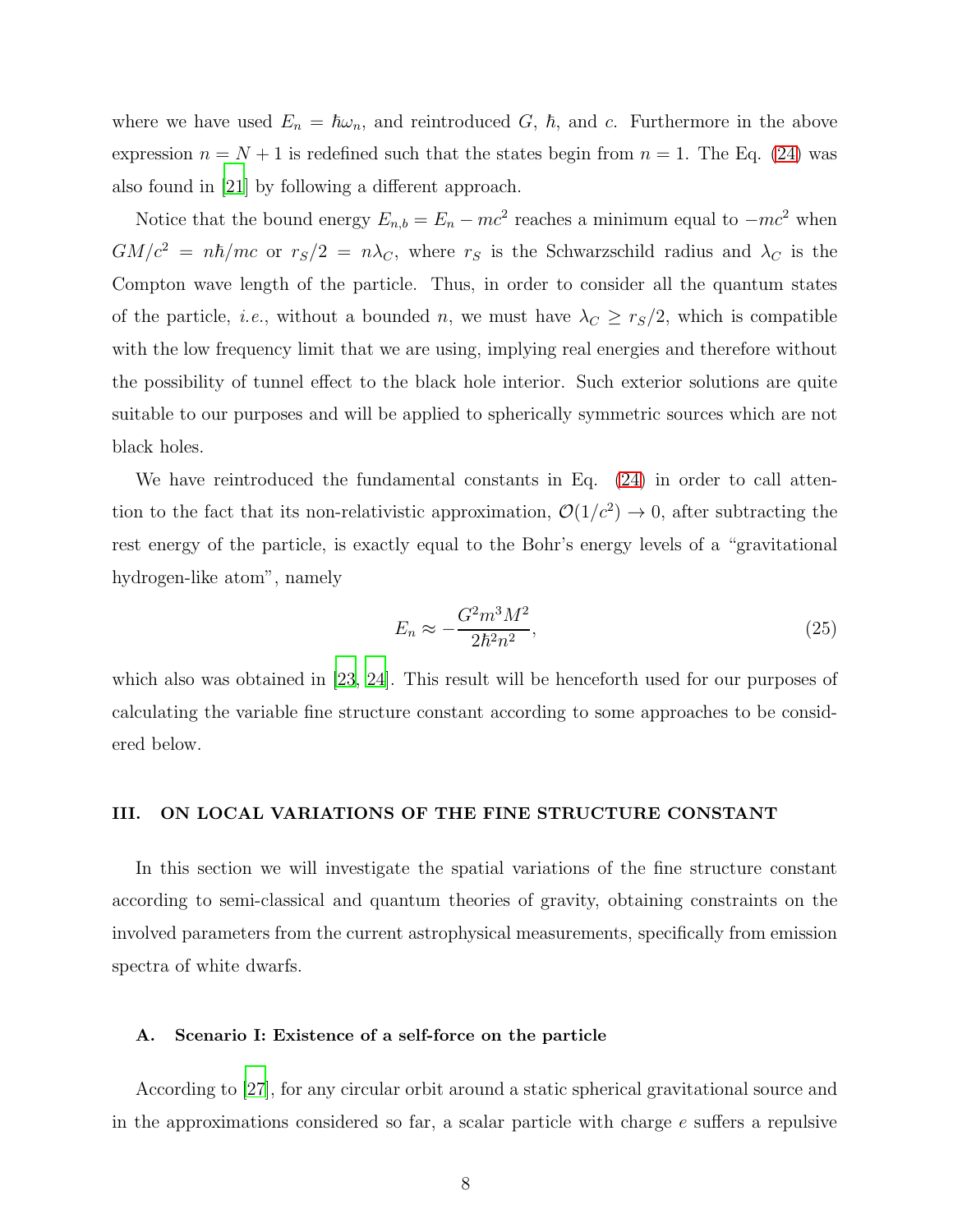radial force which is given by

$$
F^{self} \approx ke^{2}(G^{3}/c^{6})M^{2}\Omega^{2}/r^{2} = ke^{2}(G^{3}/c^{6})M^{2}L^{2}/m^{2}r^{6},
$$
\n(26)

where  $\Omega$  is the angular velocity of the particle,  $L = mvr$  is its angular momentum, and  $k$  a undetermined numerical dimensionless constant. Taking into account the Newtonian gravity and the second law of classical mechanics, we have

$$
\frac{L^2}{mr^3} = \frac{GMm}{r^2} - k\frac{e^2 G^3 M^2 L^2}{m^2 c^6 r^6},\tag{27}
$$

from which

<span id="page-8-0"></span>
$$
r = \frac{n^2 \hbar^2}{GMm^2} \left( 1 + k \frac{e^2 G^3 M^2}{mc^6 r^3} \right),
$$
\n(28)

where the quantization rule  $L = n\hbar$  was taken into account. Notice that the expression [\(28\)](#page-8-0) is compatible with [\(25\)](#page-7-0) when  $k = 0$ , *i.e.*, for the gravitational Bohr orbits. From Eq. [\(28\)](#page-8-0), we can define an effective Planck's constant,  $\hbar_{eff} = \hbar (1 + ke^2 G^3 M^2 / mc^6 r^3)^{1/2}$ , and thus find a new expression for the fine structure constant  $\alpha = e^2/\hbar c$ , namely, an effective fine structure constant,  $\alpha_{eff}$ , given by

$$
\alpha_{eff} = \alpha \left( 1 + k \frac{e^2 G^3 M^2}{mc^6 r^3} \right)^{-1/2} \approx \alpha \left( 1 - k \frac{e^2 G^3 M^2}{2mc^6 r^3} \right),\tag{29}
$$

in which we notice that  $\alpha_{eff} \leq \alpha$ .

Constraints on the value of k can be found from measurements of  $|\Delta \alpha/\alpha| = |[\alpha(r) - \alpha(r)]|$  $\alpha$ / $\alpha$ |  $\sim$  10<sup>-5</sup> made using the spectra of white dwarfs [\[3\]](#page-13-2). Thus, we have that

$$
\frac{|\Delta\alpha|}{\alpha} = \frac{|\alpha_{eff} - \alpha|}{\alpha} \gtrsim k \frac{e^2 G^3 M^2}{2mc^{6}r^3},\tag{30}
$$

or

$$
k \lesssim 4.4 \times 10^{48},\tag{31}
$$

where it was used  $r = 0.022 R_{\odot}$  and  $M = 0.51 M_{\odot}$  [\[3](#page-13-2)]. A similar analysis on the variation of the fine structure constant considering the self force on a particle in the spacetime of a cosmic string was made in [\[7](#page-14-2)].

#### B. Scenario II: Generalized Uncertainty Principle (GUP)

String inspired theories and black hole physics predict the existence of a fundamental length in the Universe. A generalization of the Heisenberg principle, namely, GUP, incorporates this fact [\[28](#page-14-21)]. Such a principle is very closely linked to the Doubly Special Relativity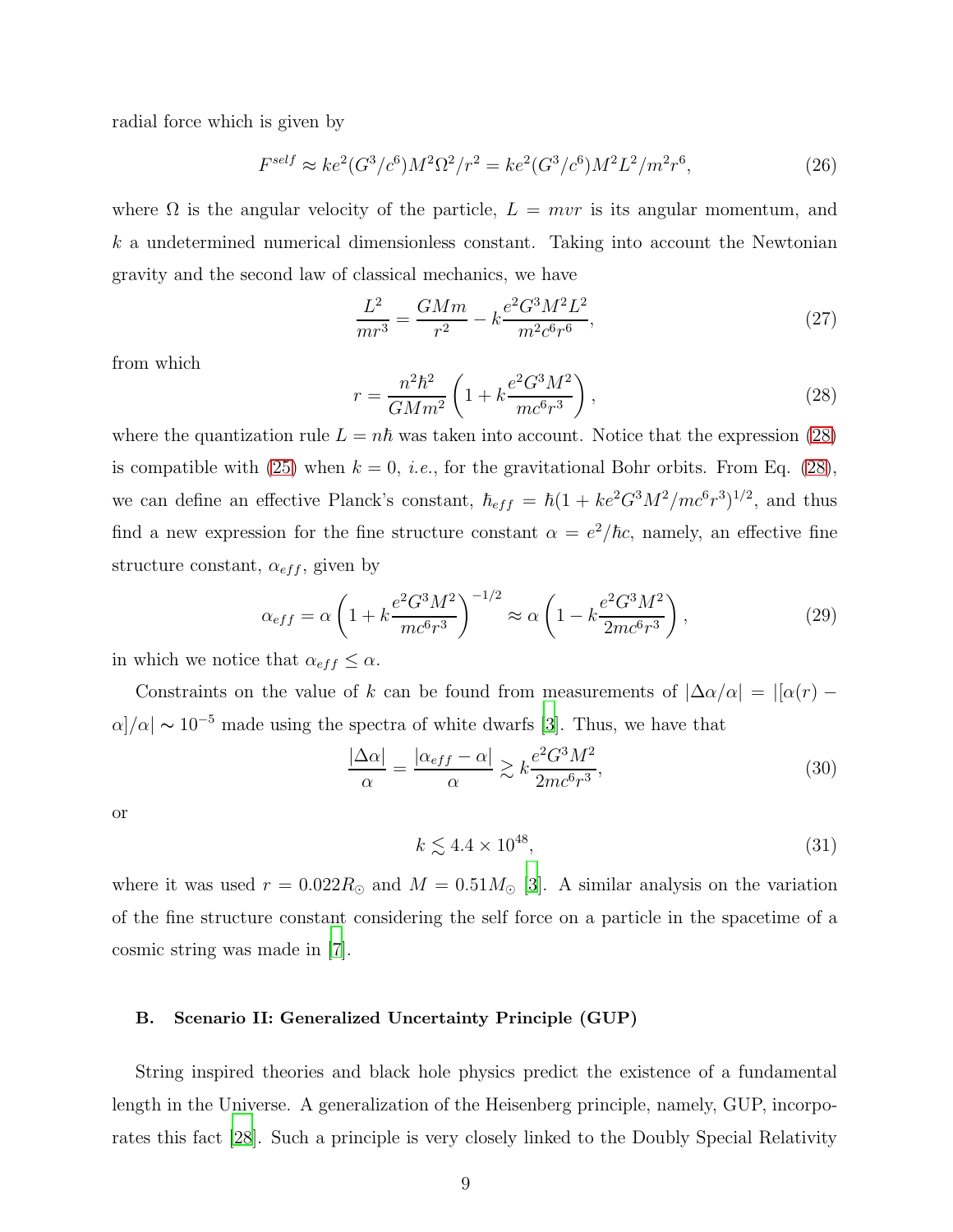(DSR), where modified dispersion relations (or MDR) prevail in order to yield an additional invariant scale (besides that one related to the speed of light), which matches the scale at which the quantum nature of the spacetime manifests itself [\[29,](#page-14-22) [30\]](#page-14-23). In other words, GUP and DSR (with MDR) are different aspects of the same idea, envisaging the existence of an observer-independent minimal length scale or a maximum momentum in quantum gravity theory.

Specifically, GUP is often written as

$$
\Delta x_i \Delta p_i \ge \hbar \left[ 1 + \beta^2 L_P^2 \left( \frac{\Delta p_i}{\hbar} \right)^2 \right],\tag{32}
$$

where  $L_p = \sqrt{\hbar G/c^3}$  is the Planck length and  $\beta$  a dimensionless constant. The minimal uncertainty for  $x_i$  is  $\Delta x_i^{(min)} = 2\beta L_P$ , considering a free particle. For the particle around a spherically symmetric gravitational source, we suppose that this minimum corresponds to  $a_{GB}(r)$ , which is the gravitational Bohr's radius obtained when  $n = 1$  into Eq. [\(28\)](#page-8-0). Thus, we can write the previous expression for  $\Delta p_i$  in terms of this radius, which results in an effective  $\hbar_{eff}$  given by

$$
\hbar_{eff} = \hbar \left[ 1 + \frac{a_{GB}^2}{4\beta^2 L_P^2} \left( 1 - \sqrt{1 - \frac{4\beta^2 L_P^2}{a_{GB}^2}} \right)^2 \right].
$$
 (33)

If we consider that  $L_P/a_{GB} \ll 1$ , we have the approximation  $\hbar_{eff} \approx (1 + \beta^2 L_P^2/a_{GB}^2)$ , which combined with the explicit expression for  $a_{GB}$  results in an effective fine structure constant given by

<span id="page-9-0"></span>
$$
\alpha_{eff} \approx \alpha \left[ 1 - \beta^2 \left( \frac{G^2 M m^2}{c^3 \hbar} - k \frac{e^2 G^5 M^3 m}{c^9 \hbar r^3} \right) \right]. \tag{34}
$$

Neglecting the second term in parenthesis of Eq. [\(34\)](#page-9-0), we can infer a constraint on  $\beta$ using the same data of the previous scenario. In doing this procedure, we get the following constraint

$$
\beta \lesssim 2.3 \times 10^{17}.\tag{35}
$$

#### C. Scenario III: Non-commutative geometry

In this case, we take into account that point-like masses are diffused throughout space due to a fundamental uncertainty with respect to its localization. In other words, the coordinates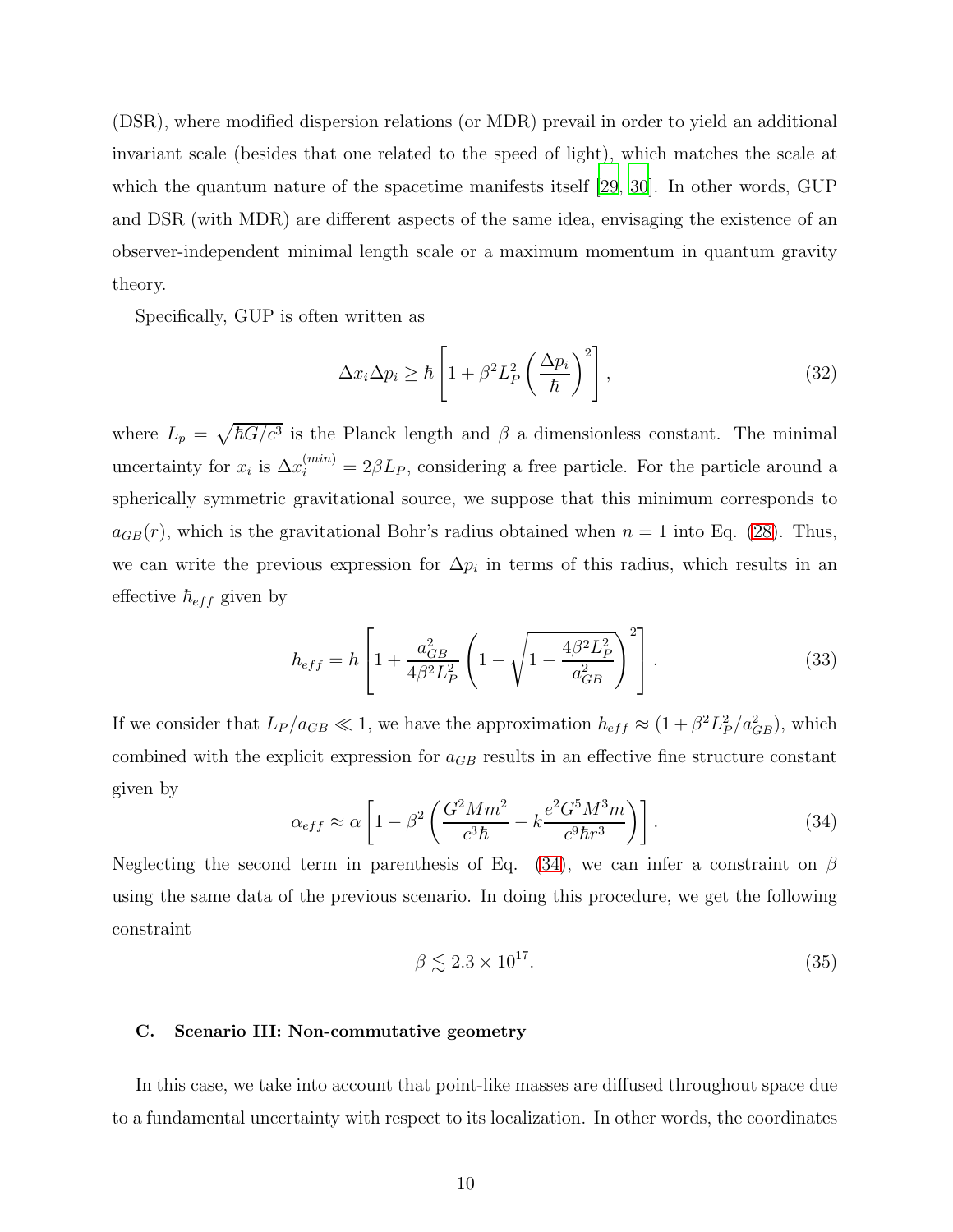of a particle obey a non-commutative relation. Thus, its mass density is distributed according to a Gaussian function instead of a Dirac one, in the following form [\[31\]](#page-14-24)

$$
\rho(r) = \frac{M}{(4\pi\theta)^{3/2}} \exp\left(-\frac{r^2}{4\theta}\right),\tag{36}
$$

where  $\theta$  is the non-commutativity parameter. Integrating this expression over the volume up to  $r$ , we find that the point-like source mass is

<span id="page-10-0"></span>
$$
M(r) = \frac{2M}{\sqrt{\pi}} \gamma \left(\frac{3}{2}, \frac{r^2}{4\theta}\right),\tag{37}
$$

where  $\gamma(3/2, x) = \int_0^x t^{1/2} e^{-t} dt$  is the lower incomplete Gamma function. It is worth point out that  $M(r) \to M$  when  $\theta \to 0$ .

Now, we consider that the gravitational source has a mass given by Eq. [\(37\)](#page-10-0). Then inserting it into Eq. [\(25\)](#page-7-0), we can define an effective Planck constant,  $\hbar_{eff}$ , such that  $\hbar_{eff} =$  $\hbar \frac{\sqrt{\pi}}{2}$  $\sqrt{\frac{\pi}{2}}\left[\gamma\left(\frac{3}{2}\right)\right]$  $\frac{3}{2}, \frac{r^2}{4\theta}$  $\left(\frac{r^2}{4\theta}\right)^{-1}$ . Thus, using this result, we find a new fine structure constant,  $\alpha_{eff}$ , written as

$$
\alpha_{eff} = \alpha \left[ \frac{2}{\sqrt{\pi}} \gamma \left( \frac{3}{2}, \frac{r^2}{4\theta} \right) \right].
$$
 (38)

Doing the appropriate expansion of  $\gamma(3/2, r^2/4\theta) = \sqrt{\pi}/2 + e^{-r^2/4\theta}[-r/2\sqrt{\theta} + \mathcal{O}(\sqrt{\theta}/r)],$  we have the following approximate result

$$
\alpha_{eff} \approx \alpha \left( 1 - e^{-r^2/4\theta} \frac{r}{\sqrt{\pi \theta}} \right),\tag{39}
$$

for  $\sqrt{\theta} \ll r$ . In order to establish constraints on the  $\theta$  parameter by taking into account the astrophysical measurements about  $|(\Delta \alpha)|/\alpha \sim 10^{-5}$  previously considered, we can graphically obtain

$$
\sqrt{\theta} \lesssim 0.24r,\tag{40}
$$

which is about 25% of the source radius. Considering  $r = 0.022R_{\odot}$ , as before, we have that  $\sqrt{\theta} \lesssim 3.7 \times 10^6$  m.

#### D. Scenario IV: Asymptotic safety gravity

The procedure adopted in this and the following section is based on an extension of models in which the relative spatial variation of  $\alpha$  by considering two distinct points is proportional to the difference between the Newtonian gravitational potentials in these places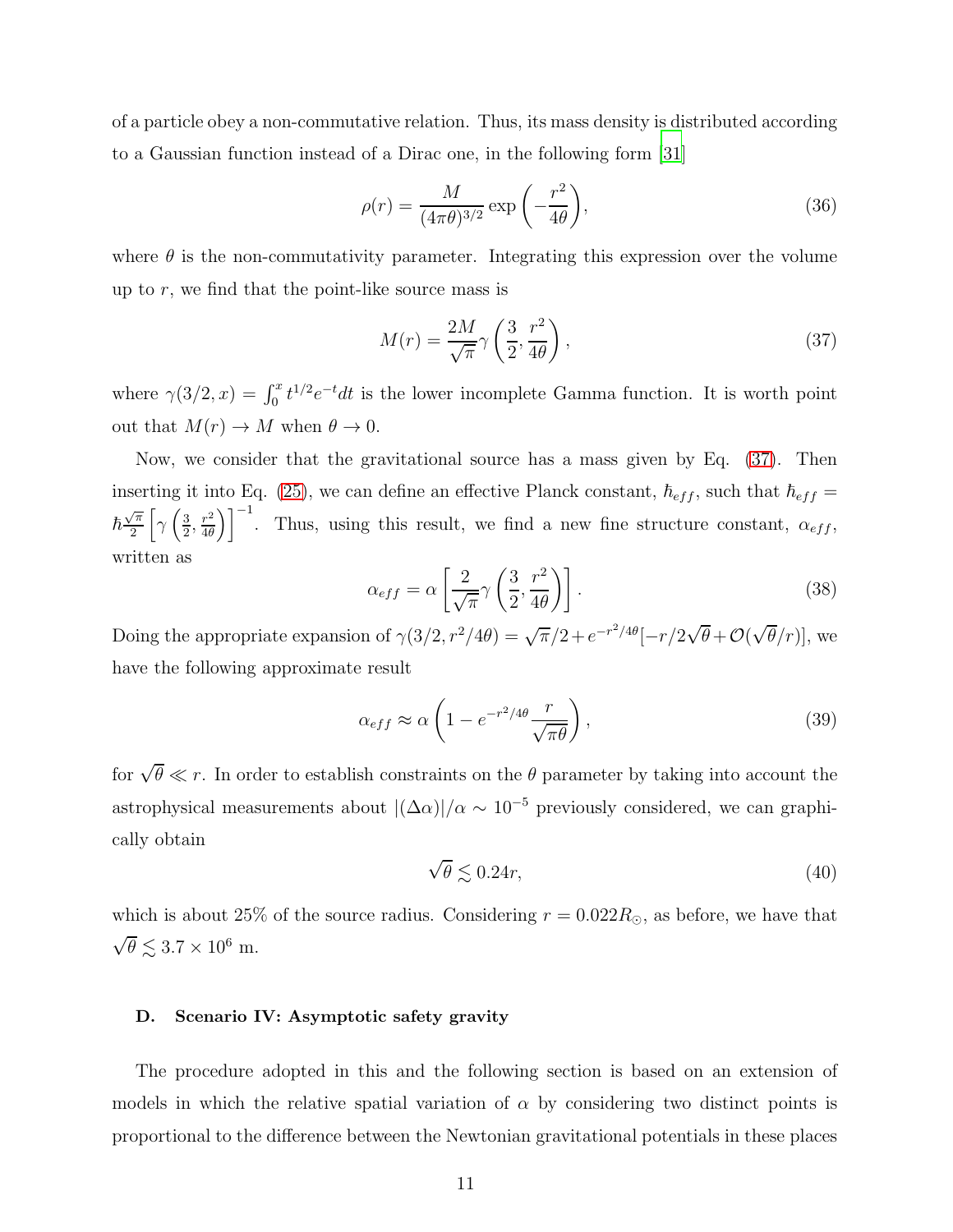[\[25\]](#page-14-25) (e.g., white dwarf surface and Earth), *i.e.*,  $\Delta \alpha/\alpha = k_{\alpha} \Delta \phi_N$ , where  $\phi_N = GM/c^2 r$ . The generalization proposed here is to consider  $\Delta \alpha/\alpha = k_{\alpha} \Delta \Phi$  where  $\Phi$  is the post-Newtonian potential so that  $e^{2\Phi} = g_{00}$  [\[26\]](#page-14-26). Thus we have

$$
\frac{\Delta \alpha}{\alpha} = k_{\alpha} \Delta \Phi \approx k_{\alpha} (\Delta \phi_N + \phi_{cS}) > \phi_{cS},\tag{41}
$$

where  $\phi_{cS}$  is the term that corrects the  $g_{00}$  coefficient regarding the Schwarzschild metric in the theories to be considered.

For the exterior region of a static black holes it was proposed [\[32\]](#page-14-27) (see references therein) the existence of an effective improved solution based on the asymptotic safety approach, which incorporates quantum corrections to the classical solution [\(2\)](#page-4-1). That effective solution is equivalent to put in this latter a corrected Newtonian gravity constant given by

<span id="page-11-0"></span>
$$
G(r) = G \left[ 1 - \tilde{\omega} \frac{L_P^2}{r^2} + \mathcal{O}\left(\frac{L_P^3}{r^3}\right) \right],\tag{42}
$$

where we have again  $L_p = \sqrt{\hbar G/c^3}$  and  $\tilde{\omega}$  is a dimensionless constant. The latter is calculated according to canonical perturbative quantization of Einstein's gravity, which precisely yields  $\tilde{\omega} = 167/30\pi$ . However, as it is known, such a canonical quantization leads to a non-renormalizable theory. We prefer to obtain an experiment-based constraint on the new length  $L \backsim \sqrt{\tilde{\omega}} L_P$  that defines the scale under which the theory is valid. Neglecting terms  $\mathcal{O}(L^3/r^3)$  in Eq. [\(42\)](#page-11-0), the term that corrects the Schwarzschild metric is  $\phi_{cS} = GML^2/r^3$ , from which we obtain

$$
\frac{\Delta \alpha}{\alpha} > \frac{GML^2}{c^2 r^3}.\tag{43}
$$

The constraint on L comes from the measurements on  $|\Delta\alpha|/\alpha$  under consideration, which permits us to establish the following constraint

$$
L < 3.16 \times 10^{-2} \sqrt{\frac{c^2 r^3}{GM}}.\tag{44}
$$

If we use the radius and mass used so far, this upper bound is  $L < 7.0 \times 10^7$  m.

#### E. Scenario V: Hořava-Lifshitz gravity

The theoretical formulation known as Hořava-Lifshitz gravity is a recent attempt to build a renormalizable quantum theory of gravity [\[34](#page-15-0)[–36](#page-15-1)]. This formulation has a manifest broken Lorentz symmetry at ultraviolet scale which occurs via anisotropic scaling of space and time.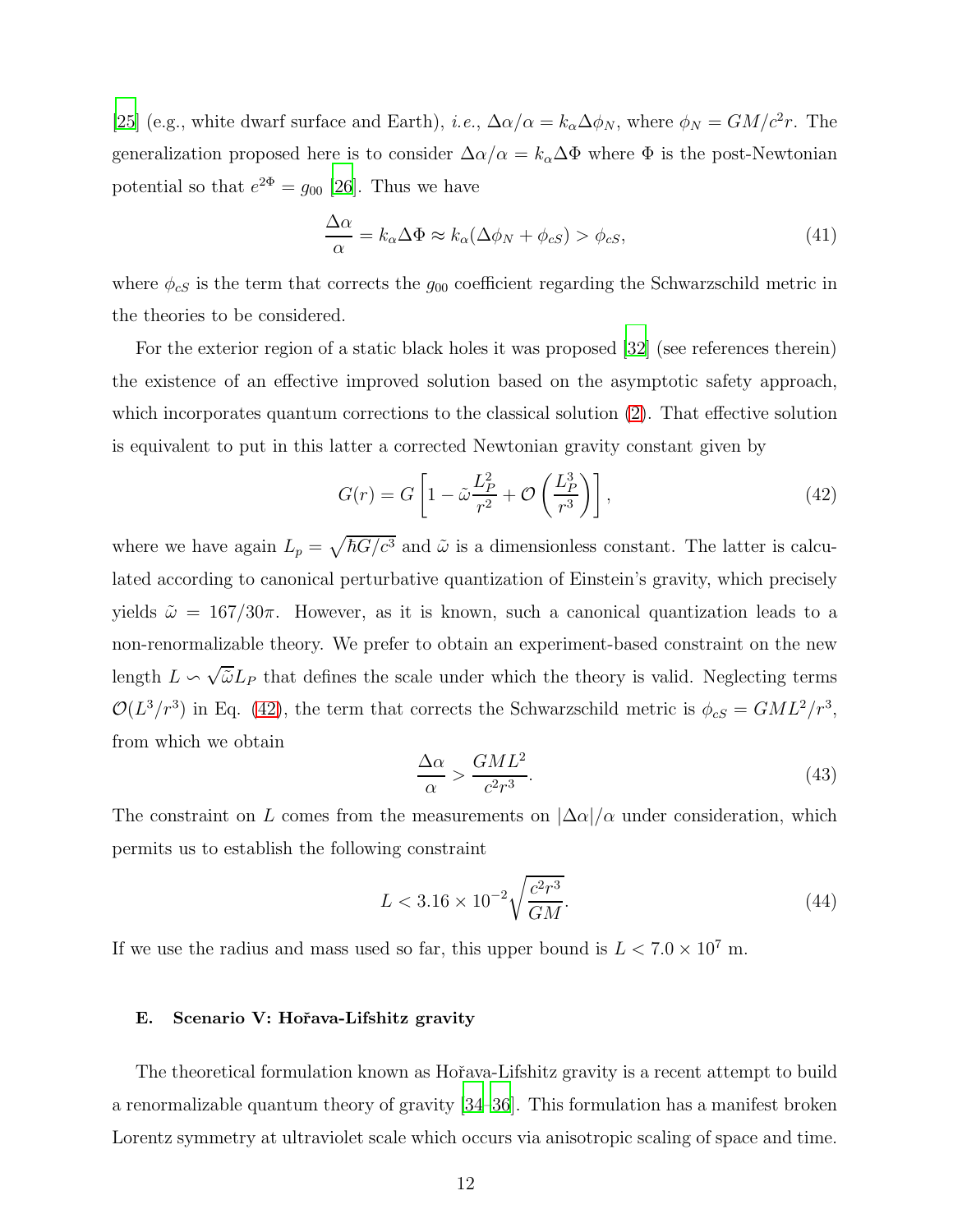Such a theory reduces to general relativity in the appropriated (infrared) limit. In this context, there exists a static and spherically symmetric general solution of Hořava-Lifshitz gravity, which in the infrared approximation is given by Eq.  $(2)$ , with  $f(r)$  corrected to [\[33\]](#page-15-2)

$$
f(r) \approx \left(1 - \frac{2GM}{c^2r} + \frac{2\hbar^2 G^2 M^2}{\omega c^6 r^4}\right),\tag{45}
$$

where  $\omega$  is a free parameter of the Hořava-Lifshitz theory. The limit  $\omega \to \infty$  corresponds to the infrared regime, where this theory goes to general relativity.

As the aforementioned metric represents a slight correction to the Schwarzschild one, we can assume that such a correction leads to a relative spatial variation in the fine structure constant so that

$$
\frac{\Delta\alpha}{\alpha} > \frac{\hbar^2 G^2 M^2}{\omega c^6 r^4}.\tag{46}
$$

Considering once more the data used in order to obtain constraints in the involved parameters of the theories examined until now, we have that  $\omega > 10^{-134}$  m<sup>-2</sup>.

#### IV. CLOSING REMARKS

In summary, we have initially presented analytic solutions of the radial part of the Klein-Gordon equation for an uncharged massive scalar field in the spacetime of a static and spherically symmetric source (Schwarzschild's spacetime). Then, we have drawn the energy eigenvalues of that field in the regimen in which  $M\omega \to 0$ , so that the particle does not tunnel into the black hole, i.e., we have considered only the completely exterior solutions. The consistence of these calculations was shown via non-relativistic limit in which we obtained the gravitational analogue of the Bohr's levels for the hydrogen atom. With this, we justify the use of quantized orbits in our purpose of finding the local variations of the fine structure constant.

Next, we investigated how the fine structure constant  $\alpha$  depends on the parameters of some semi-classical and quantum theories of gravity. At this stage, we analyzed how modifications in the Newtonian constant  $G$  (in the scenarios which consider particle selfforce, asymptotically safety and Hořava-Lifshitz gravities), as well as in the source mass (through the non-commutative geometry) or directly in the proper Planck constant  $\hbar$  (via GUP), from their insertion into Eq. [\(25\)](#page-7-0), imply a variation in this last constant, and as a consequence in the fine structure constant. This found effective fine structure constant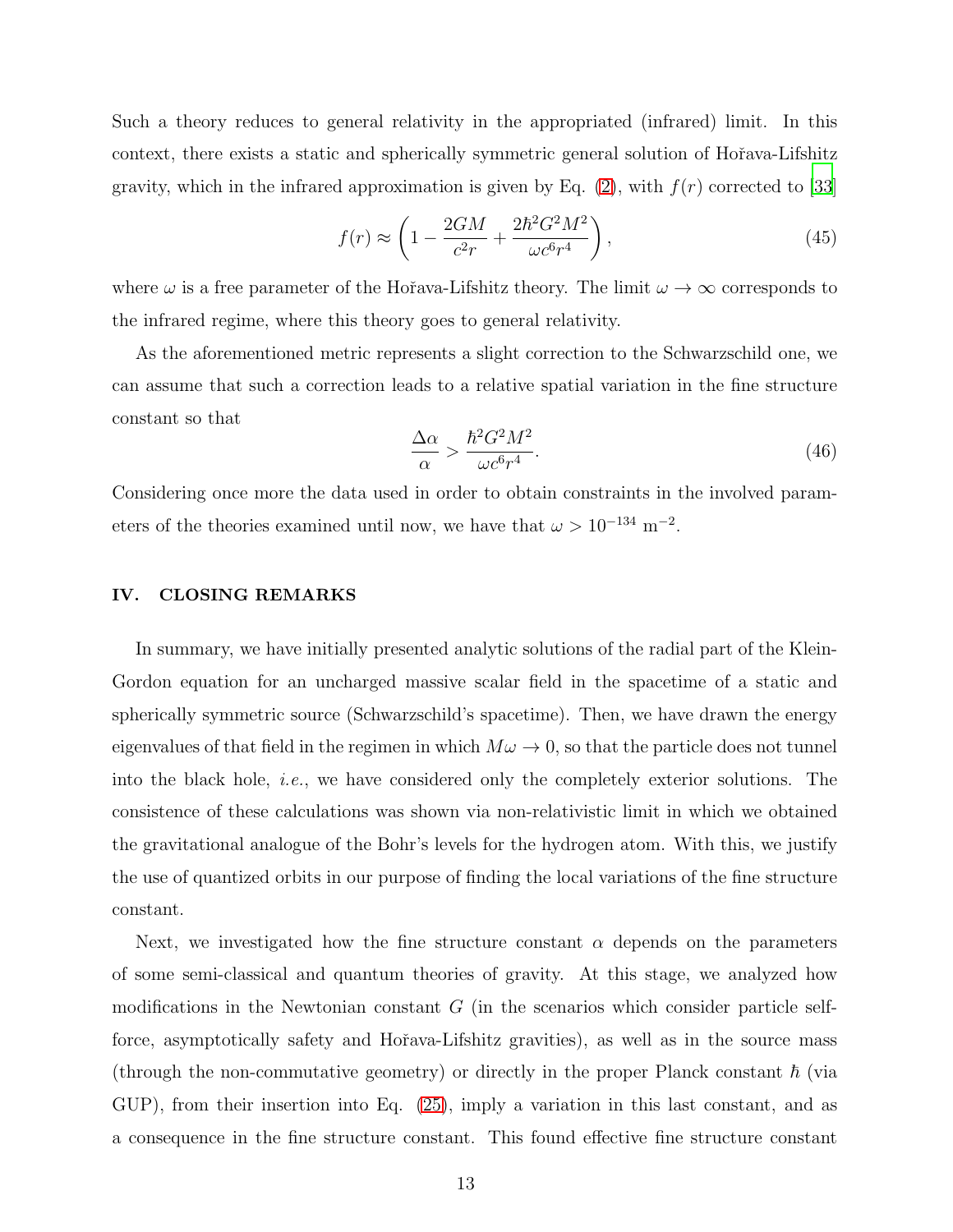became a function of the radial coordinate calculated from the source, and measurements of  $\alpha_{eff}$  based on the emission spectra of white dwarfs allowed us inferring constraints on the undetermined parameters of those approaches. It is worth noticing that all the analysis made here showed up that  $\alpha_{eff}$  is such that  $\alpha_{eff} < \alpha$ , which means the its values are lower than the value of the fine structure constant outside the scenarios considered.

The table I resumes the results, which are compared with the ones registered in the literature and collected from similar astrophysical measurements, when they exist. From this table, we can see that the best parameter constraints obtained were those ones related to GUP and non-commutative space scenarios, and the worst was the one calculated via Hořava-Lifshitz gravity. For the constraints obtained using the particle self-force and the asymptotic safety gravity approach, we have no results in the literature, as far as we know, in order to make comparisons.

| Scenario                  |                 | Parameter Constraint          | Literature                                                                      |
|---------------------------|-----------------|-------------------------------|---------------------------------------------------------------------------------|
| Particle self-force       | $\kappa$        | $\lesssim 4.4 \times 10^{48}$ |                                                                                 |
| <b>GUP</b>                | В               | $\lesssim 2.3 \times 10^{17}$ | $\lesssim 10^{43}$ [37]                                                         |
| Non-commutative space     | $\sqrt{\theta}$ |                               | $\left  \leq 3.7 \times 10^6 \right  \approx 1.1 \times 10^6 \left  38 \right $ |
| Asymptotic safety gravity | L               | $< 7.0 \times 10^7$ m         |                                                                                 |
| Hořava-Lifshitz gravity   | $\omega$        |                               | $> 10^{-134} \text{ m}^{-2}$ $\gtrsim 10^{-22} \text{ m}^{-2}$ [39]             |

TABLE I: Parameter constraints

#### Acknowledgements

The authors would like to thank Conselho Nacional de Desenvolvimento Cient´ıfico e Tecnológico (CNPq) for financial support.

- <span id="page-13-0"></span>[1] F. Wilczek, Report MIT/CTP-3847, arXiv:0708.4361v1 [hep-ph] (2007).
- <span id="page-13-1"></span>[2] A. Sommerfeld, Ann. Phys., Lpz, 41, 1 (1916).
- <span id="page-13-2"></span>[3] J. C. Berengut *et al.*, Phys. Rev. Lett. **111**, 010801 (2013).
- <span id="page-13-3"></span>[4] C. Bambi, JCAP **2014** 034, (2014).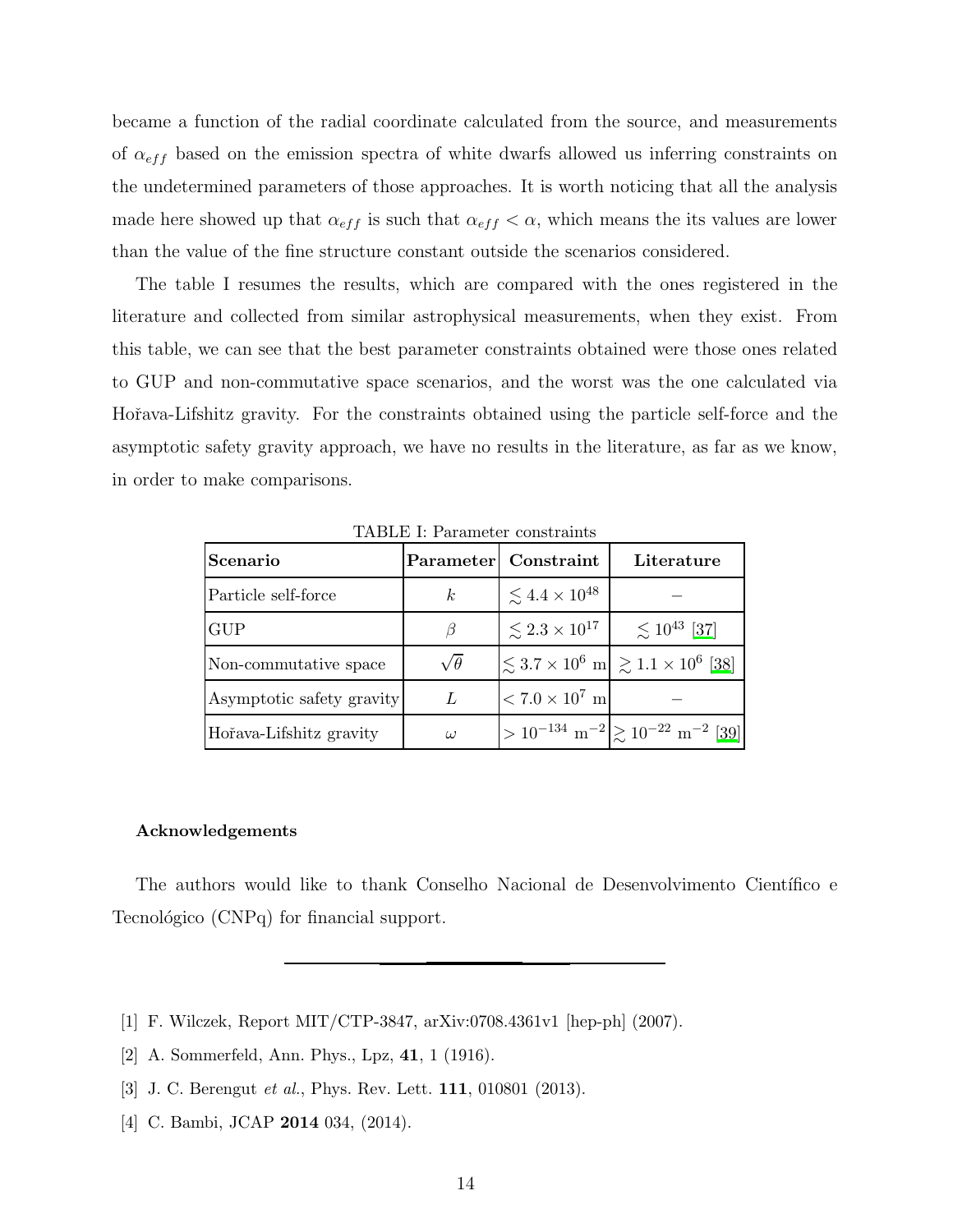- <span id="page-14-1"></span><span id="page-14-0"></span>[5] J. N. Bahcall and M. Schmidt, Phys. Rev. Lett. 19, 1294 (1967).
- <span id="page-14-2"></span>[6] D. F. Mota and J. D. Barrow, Mon. Not. R. Astron. Soc. 349, 291 (2004).
- <span id="page-14-3"></span>[7] F. Nasseri, Phys. Lett. B614, 140 (2005).
- <span id="page-14-4"></span>[8] F. Nasseri, Phys. Lett. B632, 151 (2005).
- <span id="page-14-5"></span>[9] W. J. Marciano, Phys. Rev. Lett. 52, 489 (1984).
- <span id="page-14-6"></span>[10] P. Langacker, G. Segre, and M. J. Strassler, Phys. Lett., B 528, 121 (2002).
- <span id="page-14-7"></span>[11] D. Youm, Mod. Phys. Lett. A 17, 175 (2002).
- <span id="page-14-8"></span>[12] G. A. Palma, P. Brax, A. Davis, and C. van de Bruck, Phys. Rev. D 68, 123519 (2003).
- <span id="page-14-9"></span>[13] J. D. Barrow, H. B. Sandvik, and J. Magueijo, Phys. Rev. D 65, 063504 (2001).
- <span id="page-14-10"></span>[14] J. C. Berengut and V. V. Flambaum, Europhys. Lett. 97, 20006 (2012).
- [15] V. P. Frolov and I. D. Novikov, Black Hole Physics: Basic Concepts and New Developments, (Springer, 1998).
- <span id="page-14-12"></span><span id="page-14-11"></span>[16] H. S. Vieira, V. B. Bezerra, and C. R. Muniz, Ann. Phys., 350, 14, (2014).
- <span id="page-14-13"></span>[17] V. B. Bezerra, H. S. Vieira, and A. A. Costa, Class. Quantum Grav. 31, 045003 (2014).
- [18] C. W. Misner, K. S. Thorne and J. A. Wheeler, Gravitation, (W. H. Freeman and Company, San Francisco, 1973).
- <span id="page-14-14"></span>[19] R. H. Boyer and R. W. Lindquist, J. Math. Phys. 8, 265 (1967).
- <span id="page-14-15"></span>[20] A. Ronveaux, Heun's differential equations, Oxford University Press, New York, (1995).
- <span id="page-14-17"></span>[21] J. Barranco, A. Bernal, *et al.* Phys. Rev. **D89**, 083006 (2014).
- <span id="page-14-18"></span><span id="page-14-16"></span>[22] P. Fiziev, J.Phys. A: Math. Theor. 43, 035203 (2010).
- [23] Y. P. Laptev and M. L. Filachenkov, Astr. Astroph. Trans. 25, 33 (2006).
- <span id="page-14-19"></span>[24] A. N. Lasenby *et al.*, Phys.Rev. **D 72**, 105014 (2005).
- <span id="page-14-25"></span>[25] J. D. Barrow and S. Z. W. Lip, Phys. Rev. **D85**, 023514 (2012).
- <span id="page-14-26"></span>[26] W. Rindler, Relativity - Special, General, and Cosmological, Second Edition, Oxford University Press, New York (2006).
- <span id="page-14-20"></span>[27] L. M. Burko, Phys. Rev. Lett. 84, 20 (2000).
- <span id="page-14-21"></span>[28] L. Xiang and X. Q. Wen, JHEP 2009, JHEP10 (2009).
- <span id="page-14-22"></span>[29] F. Hinterleitner, Class.Quant.Grav.25, 075018 (2008).
- <span id="page-14-23"></span>[30] R. Garattini and M. Sakellariadou, Phys. Rev. D90, 043521 (2014).
- <span id="page-14-24"></span>[31] S. A. Alavi, Phys. Scripta 90, 3, 035301 (2015).
- <span id="page-14-27"></span>[32] A. Bonanno and M. Reuter Phys. Rev. **D 62**, 043008 (2000).